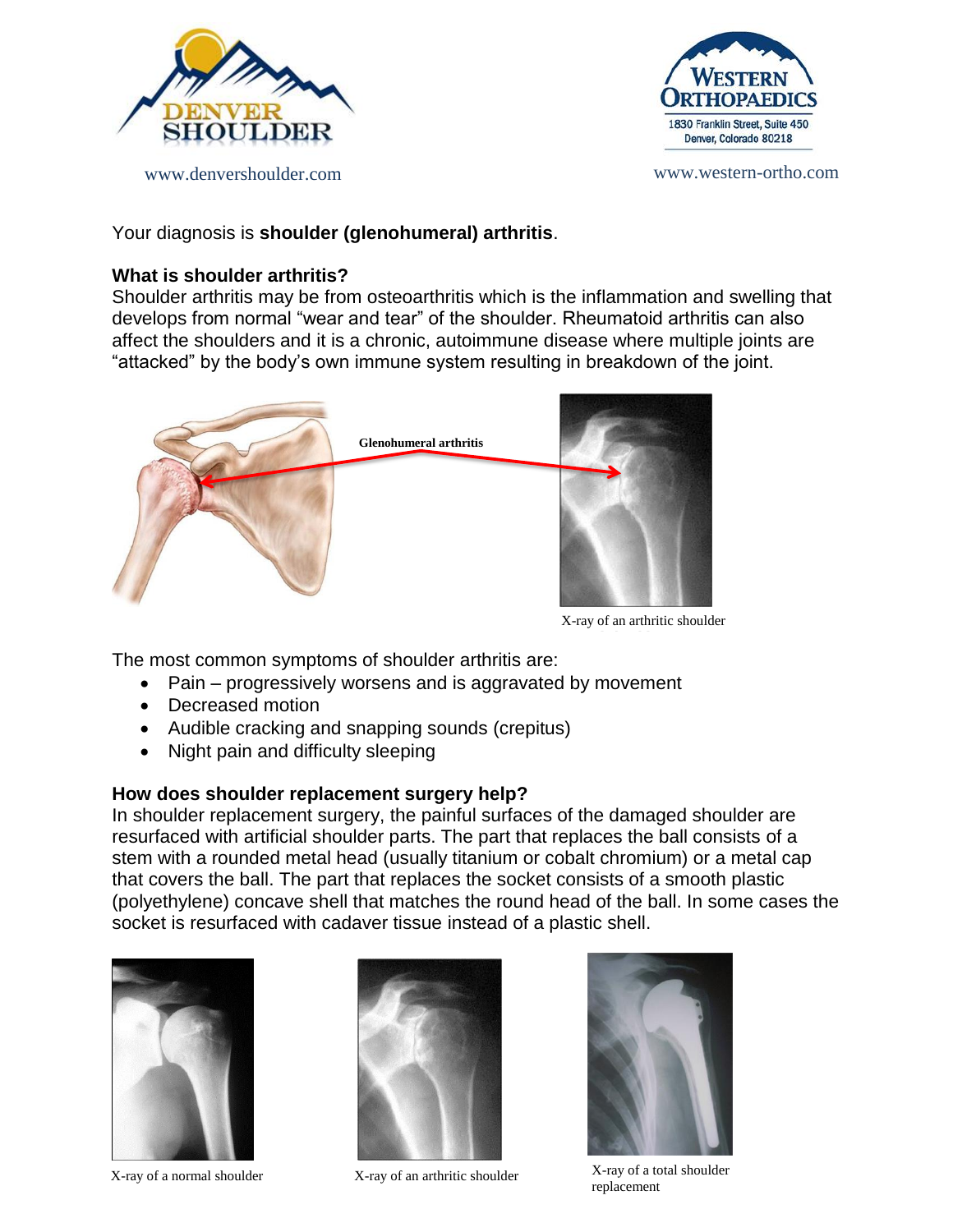# **Types of total shoulder replacement implants –**

# **Standard shoulder replacement**





Humeral stem and humeral head

Glenoid component



Illustration showing a standard total shoulder replacement in the body

### **Short stem total shoulder replacement**



Short humeral stem with humeral head



X-ray of a short stem total shoulder replacement

# **Canal sparing total shoulder replacement**



humeral components



Illustration showing a canal sparing total shoulder replacement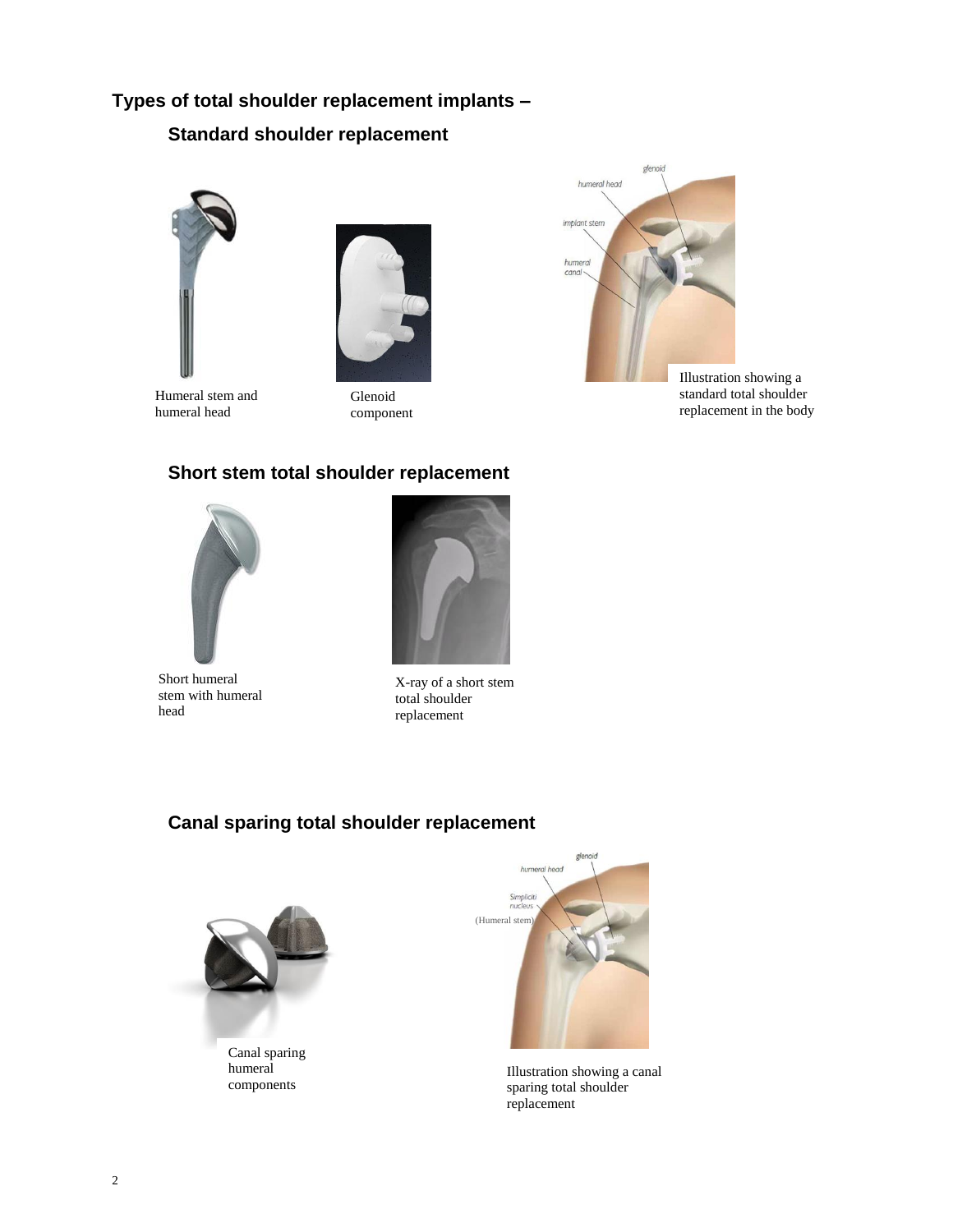### **What needs to be done before a total shoulder surgery?**

The following is a general description of the pre-surgical preparation for a total shoulder replacement. **When the surgical date is determined, the surgery scheduler will provide exact details about these requirements.**

We want you to have the best surgical experience possible so knowing about your medical history, the medications you are taking, and previous surgeries helps us plan your pre-operative needs.

### **Surgical Clearance**

A complete physical by a primary care doctor is necessary in order to be cleared for surgery. The doctor will take your medical history and order various tests that must be performed before surgery, such as blood tests, urinalysis, a chest X-ray and an electrocardiogram (EKG or ECG). The physical is usually done within 8 to 14 days before surgery in order to address any medical clearance concerns and be the most accurate assessment of a person's current state of health. The surgery scheduler will give you details as to when the pre-operative physical should be completed. Some patients may require additional clearance from cardiology or hematology.

### **Medications**

There are medications that we may need you to stop taking before your surgery. Medications like nonsteroidal anti-inflammatories and blood thinners can lead to post-operative problem. By informing us of the medications you are taking we can better control the post-operative concerns.

### **Potential infection issues**

It is important that you don't have any underlying issues that might place you at an increased risk for an infection. Dental procedures can be a source of bacteria entering the bloodstream and causing an infection. Managing these problems before surgery, rather than after, decreases the risk infection in the new total shoulder. For this reason, we ask any patient who will undergo a total shoulder to see a dentist for clearance prior to surgery. After a total shoulder replacement you will need one dose of oral antibiotics prior to dental cleanings.

In addition, if you develop any kind of infection prior to surgery, such as a cold or the flu, notify your surgeon immediately.

### **Other recommendations -**

You should be in the best possible health before your surgery. If you are overweight, your doctor may suggest that you lose weight. If you smoke, it is very important that you stop prior to your surgery because smoking can change blood flow patterns and delay healing and recovery.

It is recommended that you plan for your return home prior to your admission to the hospital so that you are as comfortable as possible. Because your arm will be in a sling for the first six weeks following surgery, you should place everything in your house that you use on a regular basis at elbow level. This way you will not have to raise your arm. We encourage you to have a family member or friend with you 24 hours a day for the first week following your surgery. In addition,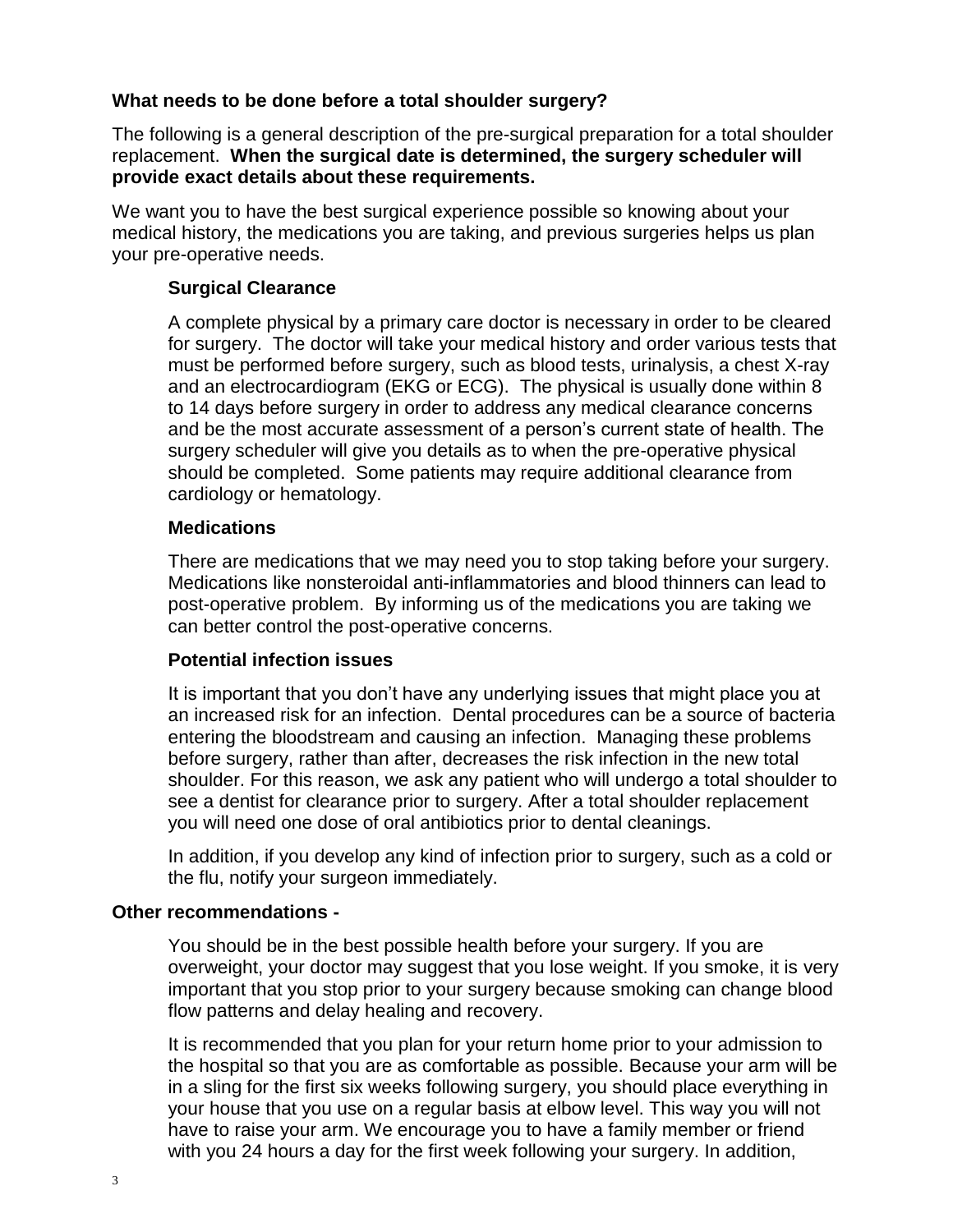make sure that you have someone to drive you home from the hospital and to your first follow-up visit, which will be one week after surgery. You will not be able to drive for six weeks while you are recovering.

Pack a small suitcase for your hospital stay that includes personal hygiene items, and loose comfortable clothing. Please leave all of your valuables, including jewelry, wallet and watches, at home. It is not necessary to bring your actual medications as the hospital will provide you with your medications; however *do bring a list of your medications and their dosages because this is important for the hospital staff to know.*

Please take a shower or bath and wash your body thoroughly preferably the morning of surgery. **Do not eat or drink anything after midnight the night before your surgery.**

*After you have spoken with the surgery scheduler to establish a surgery date, you will be sent a packet of information describing timeline for all appointments. It is extremely important that you read through the information and keep the packet until after your procedure. If you have an appointment with the surgeon or his team prior to surgery, please bring the surgery packet to the appointment.*

#### **The surgery and hospital stay:**

After you arrive at the hospital you will meet a pre-operative nurse who will review your medical history and start an I.V. in the opposite arm. You will meet the anesthesiologist and he or she will discuss the options for your anesthesia with you. You may get a nerve block for the surgery, known as an interscalene plexus block (ISB). The anesthesiologist will discuss this in detail with you before the surgery.

An *interscalene brachial plexus block* delivers numbing medication to the nerves in the shoulder and arm. The nerve block is temporary, lasting up to several hours. Following the operation, the medication wears off and the sense of feeling returns. It is essential you take painkillers **before** the nerve block has worn off.

You will also be getting a general anesthetic (to go fully asleep). The anesthesiologist will also discuss this with you.

#### **Surgery:**

The circulating surgical nurse will transport you to the surgical suite, where heart and blood pressure monitors will be placed on you prior the administration of the general anesthetic. Once the monitors are in place the anesthetic will be administered.

The procedure is performed through an incision over the shoulder that will expose the joint. Another incision is made through one of the rotator cuff tendons, the subscapularis tendon. Normally this is a strong tendon that can hold 5,000 pounds of pressure. This will be repaired back to the bone (humerus) at the end of the procedure. This tendon takes a long time to heal, at three months it is about 50% healed, at six months about 80% healed. This is why there is such a slow and conservative rehabilitation.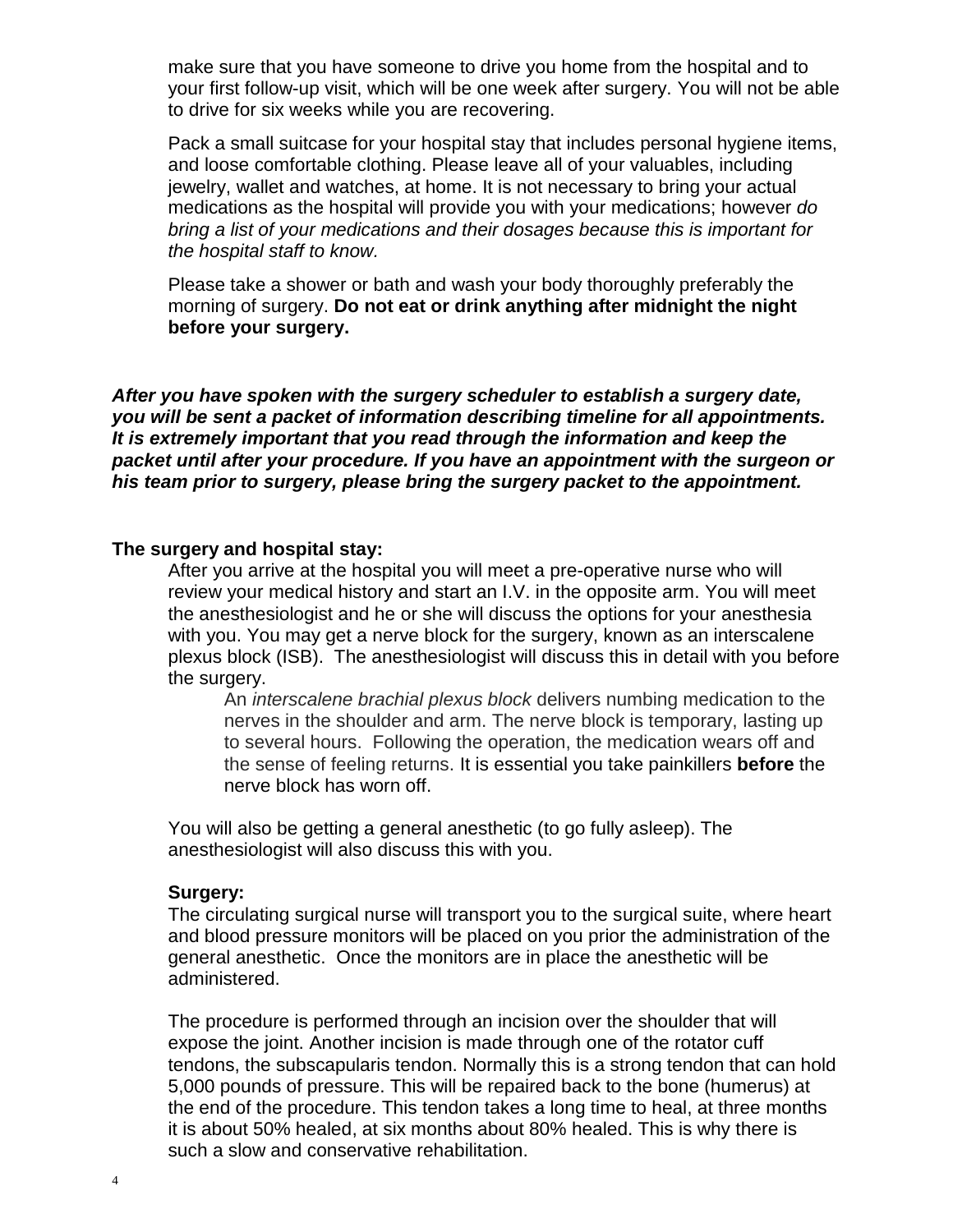Special, precision guides and instruments will be used to cut the humeral head (ball) and prepare the bone to accept the implant. The new metal ball and stem or metal cap are then inserted. If the socket is to be resurfaced, its damaged surface is smoothed and the new plastic surface is inserted, or cadaver tissue is placed over the socket and sutured into the soft tissue around the bone. The ball and socket are then joined.

When we are satisfied with the fit and function, the incision will be closed with plastic surgery techniques (no staples) and then covered with waterproof dressings. A special drain may be inserted into the wound to drain the fluids that naturally develop at the surgical site. The surgery usually takes two to three hours.

After the incisions are closed you will be moved to the recovery room where you will be carefully monitored. As the anesthesia wears off you will slowly regain consciousness. A nurse will be with you, and may encourage you to cough or breathe deeply to help clear your lungs. Your arm will be in a sling or brace, and it may be wrapped in an ice pack or pad that circulates cold water to help control pain and swelling. You will also be given pain medication. When you are fully conscious, you will be taken to your hospital room.

#### **Post-operative:**

After the operation the shoulder and arm may feel numb. This should last for about 12-48 hours. After this the shoulder may be sore and you will be given painkillers to help this while in hospital. Another side effect of the anesthesia is that you may not be able to move the fingers or hand on the operated arm.

While in the hospital an internist physician, physical therapist, occupational therapist, and the nurses will help care for you and teach you about the rehabilitation. Dr. Hatzidakis and/or his P.A. will see you each day to oversee your care. Be sure to discuss any of your needs during your stay with the nurses.

Typically, you will stay in the hospital for two to three days, but this depends on each individual and how quickly he or she progresses. After surgery, you may feel some pain that will be managed with medication to make you feel as comfortable and should be used as needed. To avoid lung congestion after surgery, you should breathe deeply and cough frequently to clear your lungs. There is a small chance that you might need a blood transfusion after surgery therefore we will be monitoring your blood levels closely for a couple days.

#### **Pain management:**

The use of the ice machine and cooling pad can help you manage your pain, and decrease the swelling as well as the need for pain medication. We recommend using the ice or cooling pad consistently the first few days after the surgery, then intermittently for comfort.

You may have a PCA (patient-controlled analgesia) machine immediately after surgery. PCA is a method by which the patient controls the amount of pain medicine [\(analgesia\)](http://www.medterms.com/script/main/art.asp?articlekey=2234) they receive. It is a drug-delivery system that dispenses a preset intravascular dose of a narcotic analgesic when the patient pushes a switch on an electric cord. You will also be receiving oral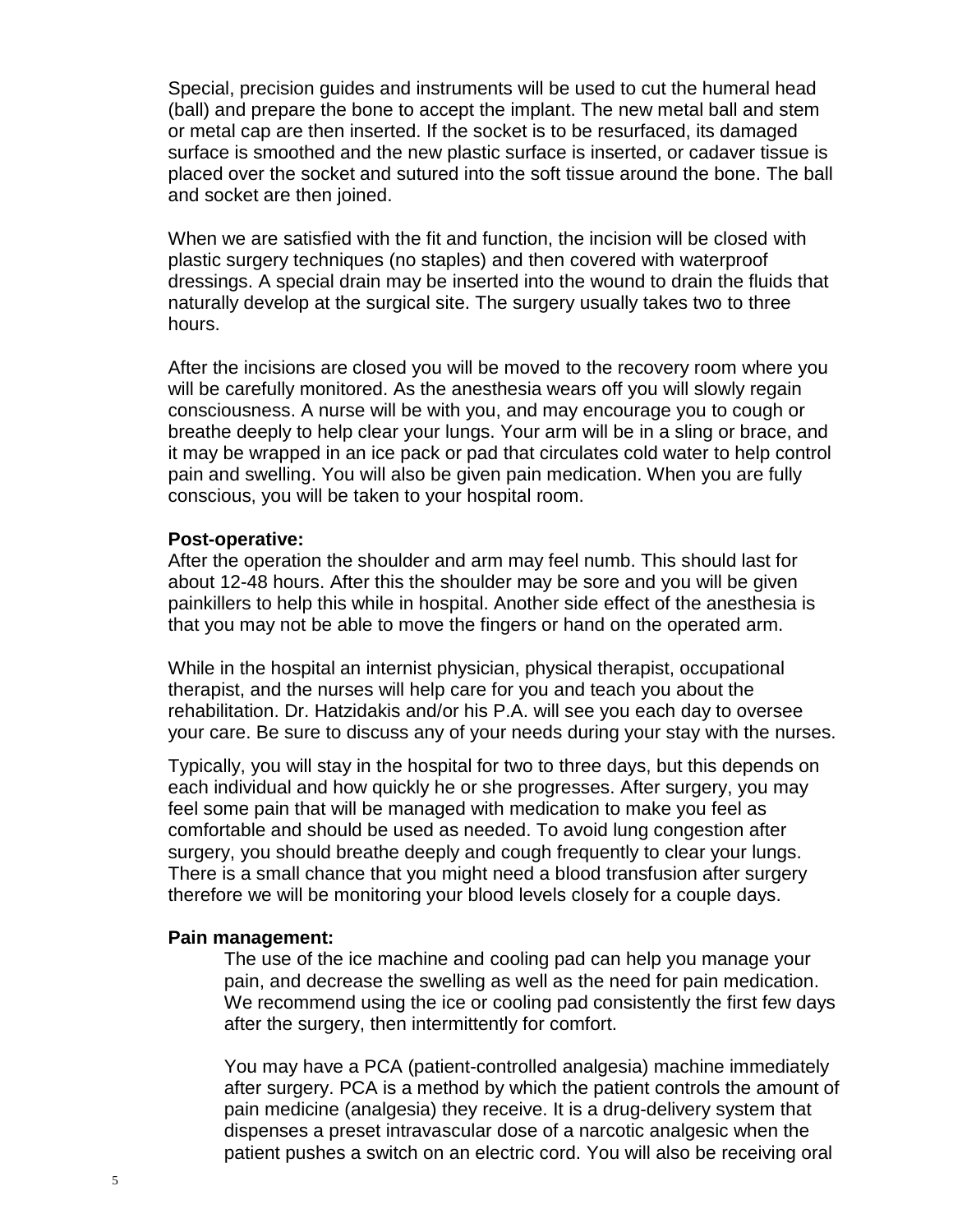narcotic medications or Tylenol to help control the post-surgical pain. (See pain medication handout).

#### **Caring for your incision:**

The incision site will be covered with a waterproof dressing so you can shower without having to cover the area. Leave this dressing in place. You will have stitches running along your wound on the front of your shoulder. These will be removed one week after your surgery, at your first follow-up appointment.

#### **Physical Therapy:**

While in the hospital a physical therapist will be working with you and your family members or friends teaching you how to do "Passive range of motion" (PROM) exercises. You will be doing these stretching exercises with someone for the first three weeks after your surgery.

#### **Occupational Therapy:**

You will be in a sling following surgery which limits what you can do to accomplish daily activities. The occupational therapist will show you how to get in and out of the sling, as well as how to accomplish many of your daily activities without using your operated arm.

### **At Home After Surgery:**

Call Western Orthopaedics (303)321-1333 immediately if your incision swells, drains, becomes red or painful, or if you develop a temperature over 102 degrees Fahrenheit.

Your arm will still be in a sling after you leave the hospital and it is recommended that you wear it when you are in public or moving around/active and when sleeping. (Refer to the instructions at the end of this education packet for details regarding how to put the sling on.) If you are reading, watching television or working at a desk, you may loosen or remove it. You may use your arm to perform normal daily activities, such as eating, writing or shaving as long as your elbow is kept at your side, but you may not lift any items or reach out suddenly until you are instructed that it is OK to do so.

You may experience swelling and bruising of the hand and arm or you might get a small to large "lump" on the inside of your arm. This is a normal result of having your arm in a sling, and the fluid moving down the arm and into the hand. There is no treatment for this but bending and straightening your elbow frequently and making a fist to help keep your circulation flowing will help minimize this. Having someone help place your arm in an elevated position can also help decrease the swelling.

You can experience some difficulty sleeping for a while. Most people sleep in a recliner chair or propped up on a few pillows or foam rubber wedge. You will not do any damage if you sleep on your back or even on your side, but most people find this uncomfortable shortly after surgery. This should slowly resolve.

Continue using ice or the cooling pad for pain management. (Refer to the instructions at the end of this document regarding how to use the cooling pad.)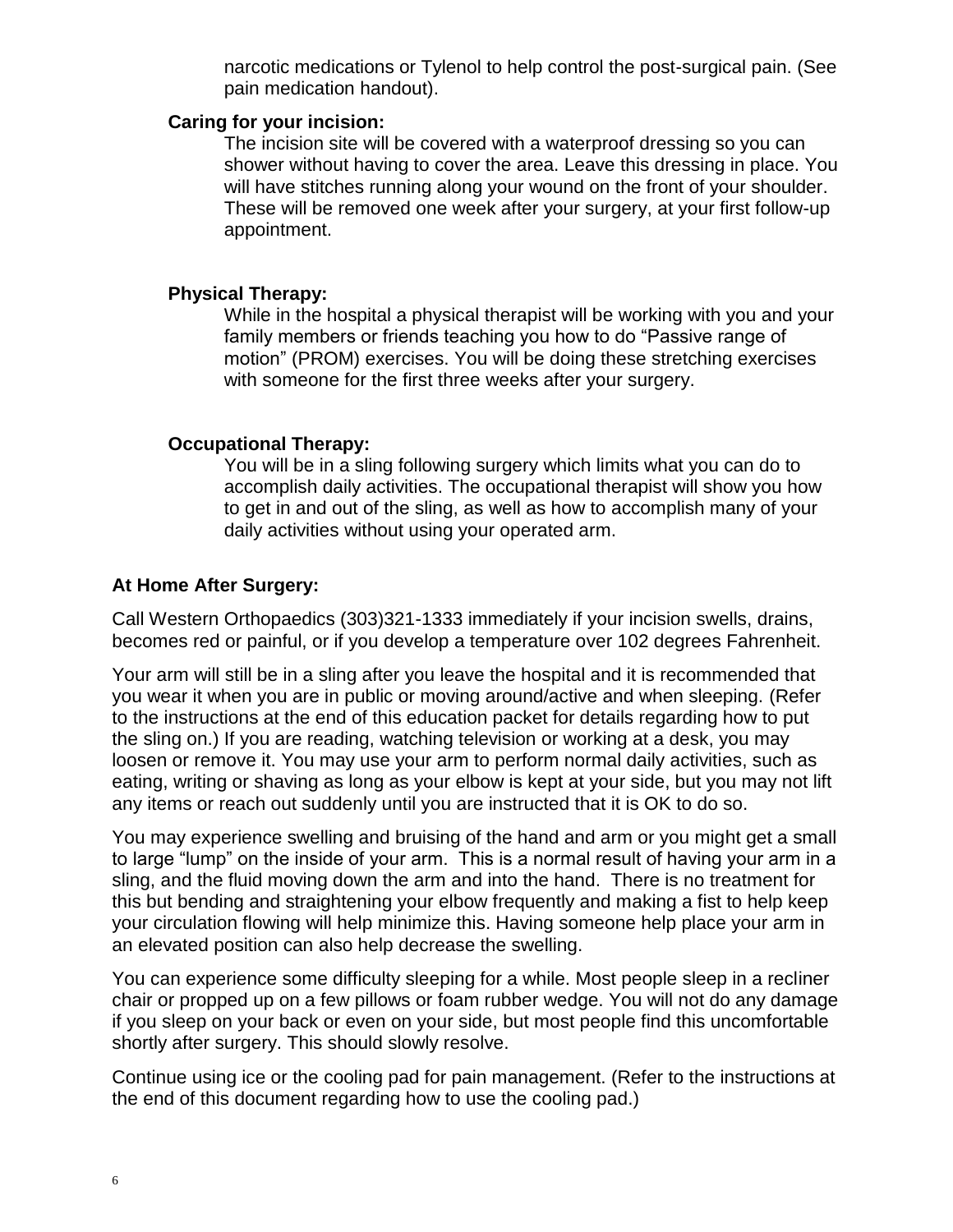#### **Medications:**

Unless you have an allergy or other contraindications, you are instructed to take one full strength (325mg) aspirin once a day for 21 days for prevention of blood clots. **You should not use other NSAIDs for two weeks after surgery**.

Unless otherwise directed, you can return to using your previous medications and supplements when you return home. We suggest that you make an appointment with your primary care provider after surgery for evaluation and treatment of other medical problems.

You will be given a prescription for pain medication when you are discharged from the hospital. Continue to use the pain medications according to the instructions are provided. Your narcotic pain medications will not be refilled on weekends, please make arrangements prior to weekends should you need refills. Our medication refill line number is listed on the last page of this document. If you were already seeing a pain management physician prior, please follow up with that provider for continued treatment.

### **Physical Therapy:**

Over the six weeks after your surgery you need to protect the shoulder so that the muscles can heal. Continue the passive range of motion (PROM) exercises the physical therapist taught you in the hospital for 3 weeks after surgery. Your therapy will slowly advance to "Active assisted"(AAROM) at 3-4 weeks post op and then at 6-8 weeks post op you will start "Active range of motion" (AROM) exercises. (See physical therapy protocol hand out.) You will be given a prescription for physical therapy when you are seen in the clinic 5-7 days after you are released from the hospital. We suggest that if you do not already have a therapist, to find one close to your house. They will be following the protocols prescribed post operatively.

Being physically active is an essential part of recovery. Walking with the sling on is encouraged, you may want to have someone with you as you are getting used to the change in balance while walking with your arm in a sling.

### **Follow-up appointments:**

You should make an appointment at Western Orthopedics 1 week after surgery. It is recommended that you make this appointment before leaving the hospital. During the visit the stitches are removed and steri-strips applied. Once the stitches are out you can take a shower and let the water run over the wound. Do not go into a tub or Jacuzzi to soak the wound. Pat the wound dry after you finish showering.

During the first year following your surgery, routine follow-up visits will be scheduled with your orthopedic surgeon at one week, six weeks, three months, six months and 12 months after your surgery. You will be asked to return for annual visits thereafter to assess the status and function of your implant.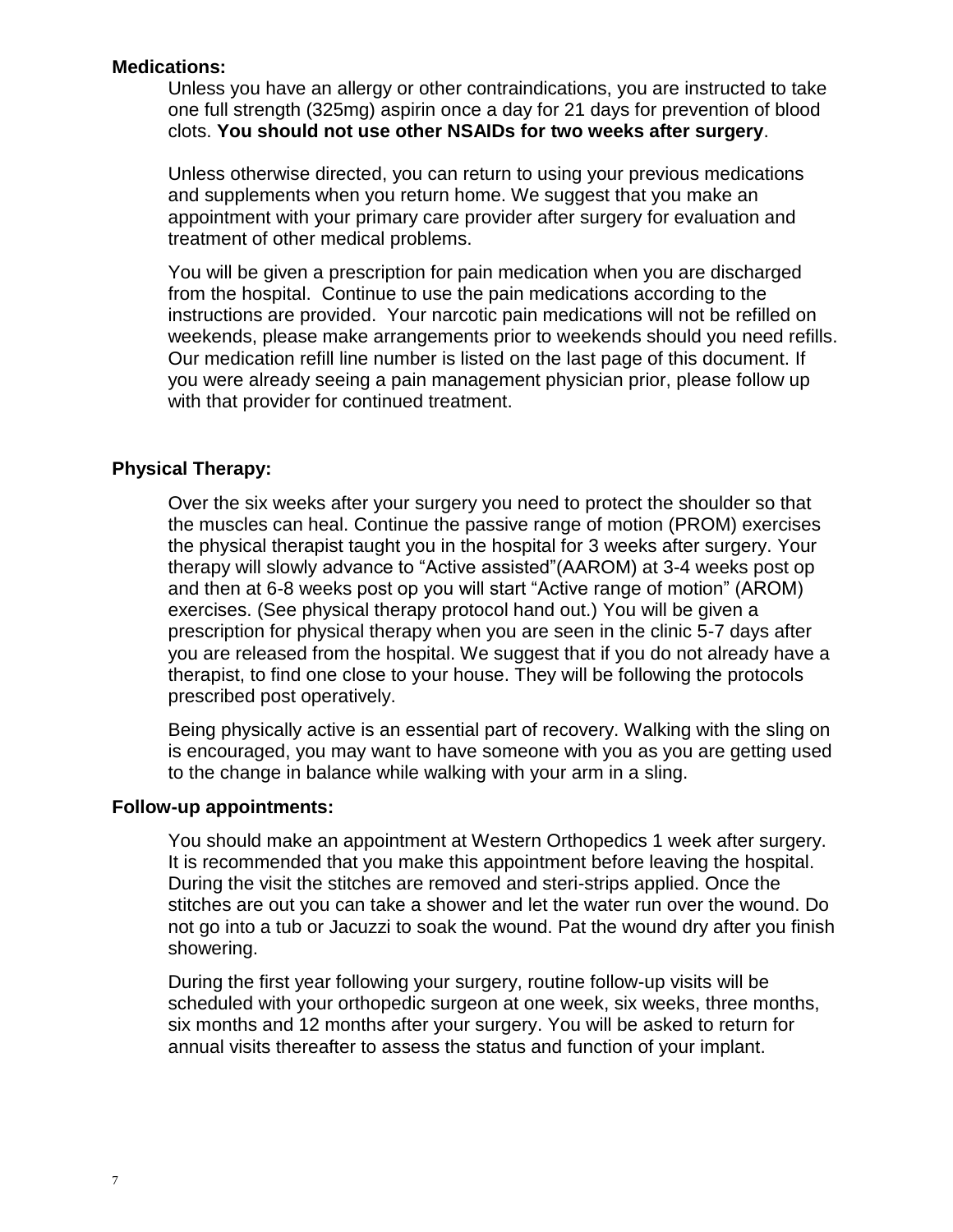# **Web links:**

Western Orthopaedics: [www.western-ortho.com](http://www.western-ortho.com/)

Denver Shoulder: [www.denvershoulder.com](http://www.denvershoulder.com/)

Orthopedic Academy: [www.OrthoInfo.org](http://www.orthoinfo.org/)

### **Phone numbers:**

Western Orthopaedics: 303-321-1333

 Medication refill line: 303-253-7313 or toll free 1-888-900-1333 Narcotic medications will not be refilled on the weekends, please arrange for your refills during normal business hours. Mon-Fri 8:30 a.m. – 5:00 p.m.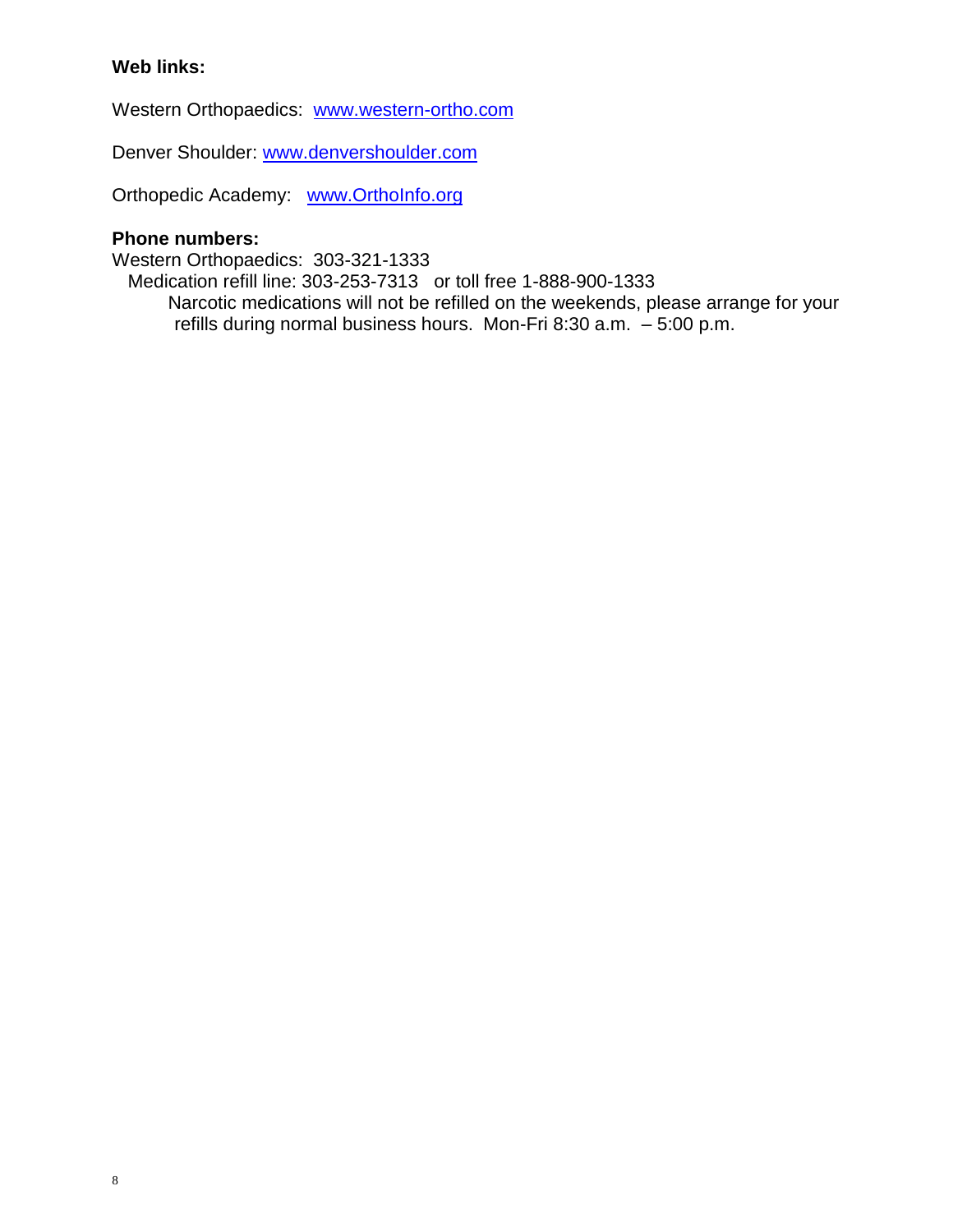## **EBIce Shoulder Pad Instructions**

You will be discharged from facility where your surgery took place with an EBIce Shoulder Pad cooling machine. You will be given specific instructions on when to use the machine and for how long. Generally, you should wear the shoulder pad as much as possible for the first few days after your surgery to decease the swelling, and then "on and off" as much as you want for comfort. It may be useful to wear after physical therapy to decrease pain and swelling that may occur after the activity the therapist has you perform.

Instructions on how to put the EBIce Shoulder Pad on:

- 1. Apply a layer of protective covering over the affected area
- \***A thin sheet or pillow case can be used**



2. Adjust the outside flaps on the pad so the pad fits comfortably and flat to the shoulder.

# **\*Do not allow pad to touch skin.**



3. Connect one end of the torso strap to the back of the pad. Place the pad on the shoulder and bring the other end of the strap around the body and affix to the front of the pad. You may trim the strap if it's too long.

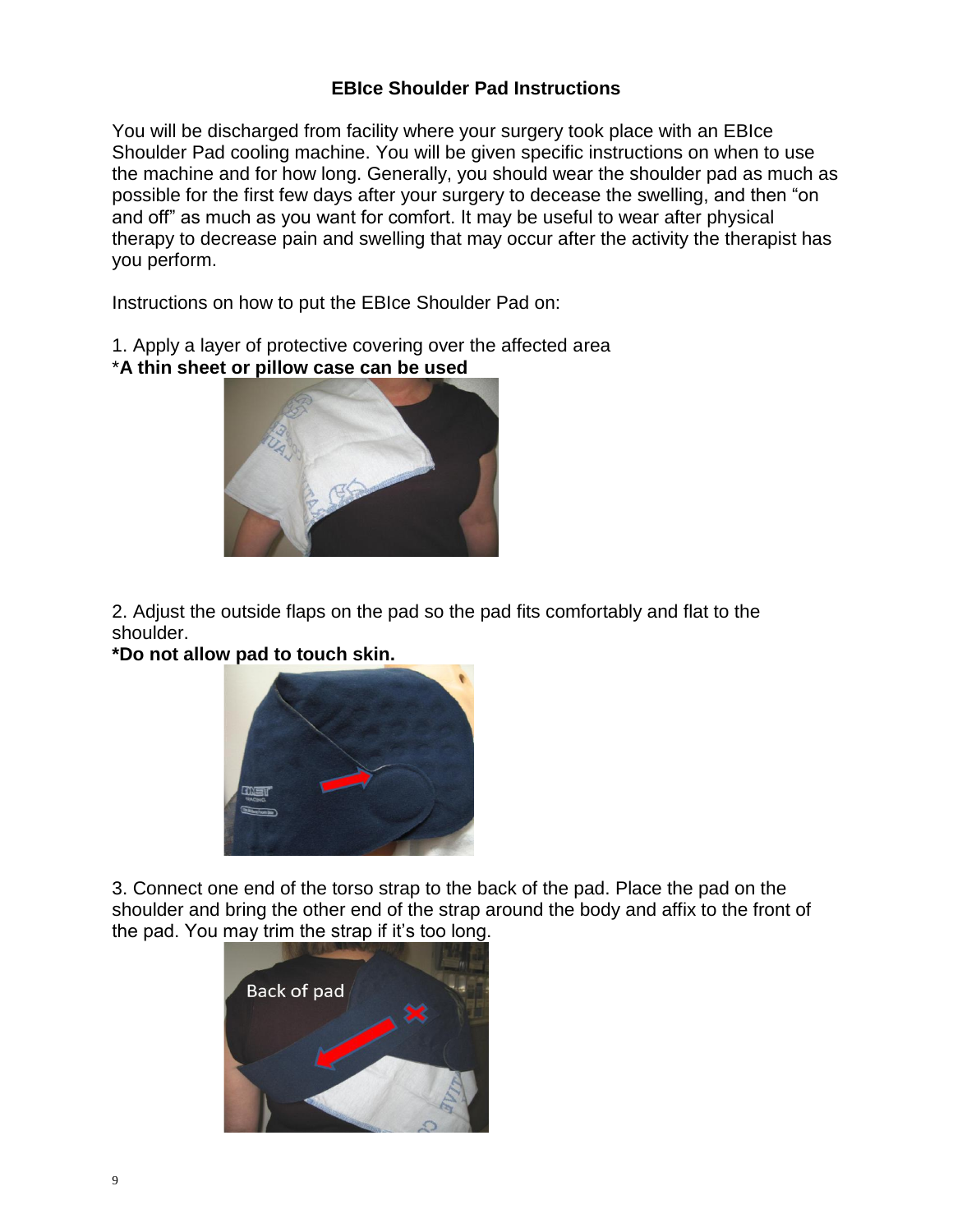4) Take the shorter strap and attach one end to front overlap crease of the cooling pad. Extend the strap under the arm pit and attach the opposite end to the rear overlap crease of the cooling pad.

**\*It is OK to trim the straps if they are too long.** 

**\*Please use caution when cutting the straps to avoid cutting the cooling pad.** 



5) Attach pad hose connectors to the cooling unit. An audible click indicates that the connectors are secure.

6) Fill the cooler with ice and water to the fill lines. Plug the cooler into a safe power source and set the temperature to a comfortable level. See chart below for water cycles.



| <b>Water Cycles</b> |                                           |
|---------------------|-------------------------------------------|
| Cold                | On for 9 seconds.<br>Off for 91 seconds   |
| <b>Mid Point</b>    | On for 30 seconds.<br>Off for 70 seconds  |
| Coldest             | On for 52 seconds.<br>Off for 48 seconds. |

Check your skin every 1-2 hours for discoloration, increased pain, or numbness. If you are experiencing any of these symptoms, discontinue using the EBIce Shoulder Pad and please notify the surgeon's staff for further instructions.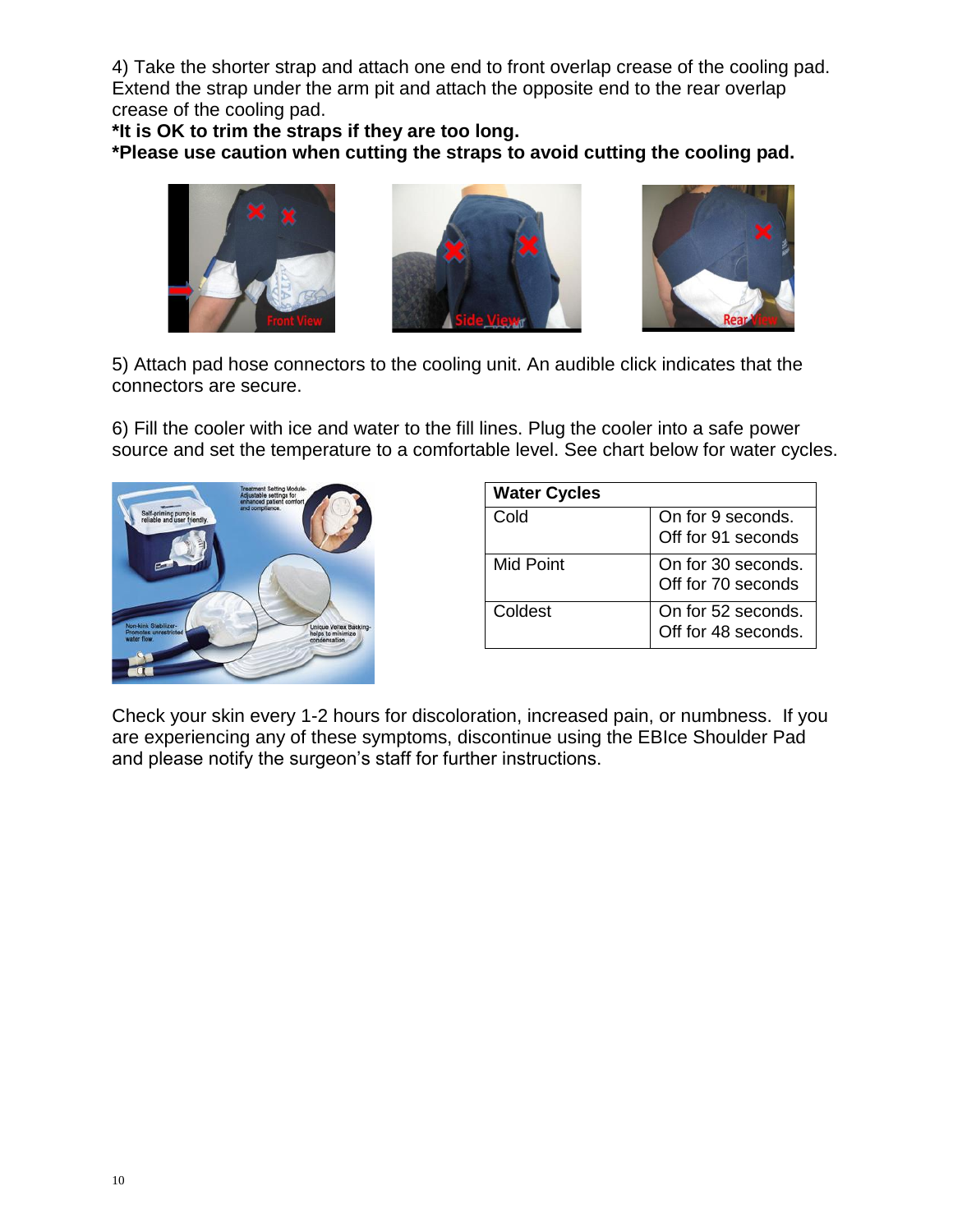# **Ultrasling**

You have been discharged with an Ultrasling. Follow your surgeon's specific instructions on when you need use the sling and for how long. Generally, the sling should be used when active and sleeping. If you are inactive, awake and sitting you may remove the sling. You are encouraged to remove the sling at least two times a day perform ROM (range of motion) exercises. Elbow, wrist and finger movements are also encouraged to avoid stiffness, swelling, numbness and tingling.

1. Detach the shoulder strap and open front panel. Place the arm in the sling with the elbow as far back into the sling as possible. Secure the front panel straps through the lower D-ring.



2. Affix the snaps along the top of the sling to secure the arm in its cradle.



3. Place the thumb through the loop inside the sling for additional support. The thumb straps should be used for comfort only. Do not use the thumb straps if it is uncomfortable.

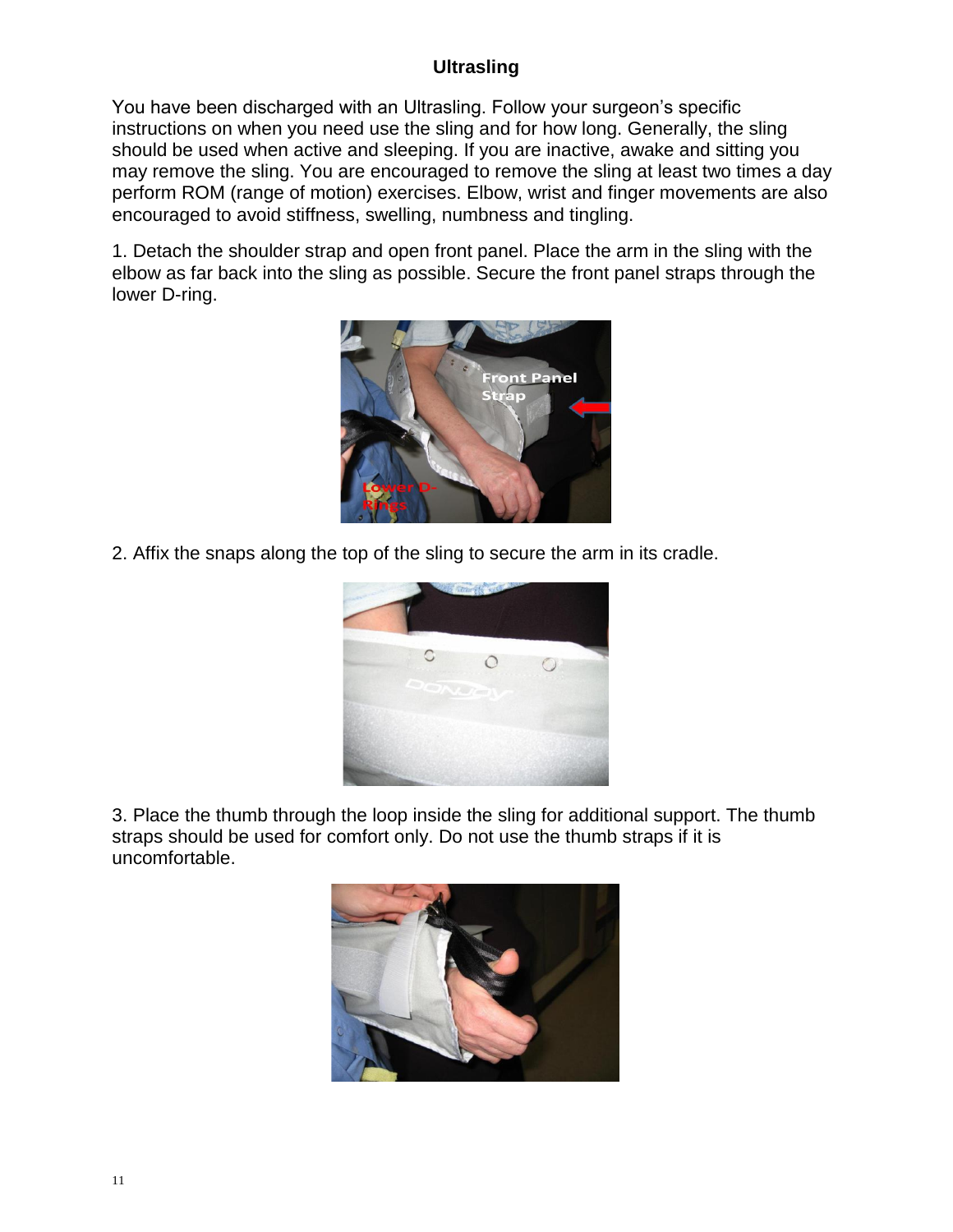4. Bring the shoulder strap across the back and over the unaffected shoulder and fasten through the middle D-ring of the sling.



5. Make sure the pillow is at the waistline with the large end facing forward. Line up the hook and the loop strip so they adhere. Secure the waist strap through the D-ring on the front end of the pillow.

\*Maintain the "gunslinger" positioning – see picture below (far right)







**Back View <b>Front View Gunslinger Position** 

If you have any questions about your sling, please call your surgeon's staff for further instruction.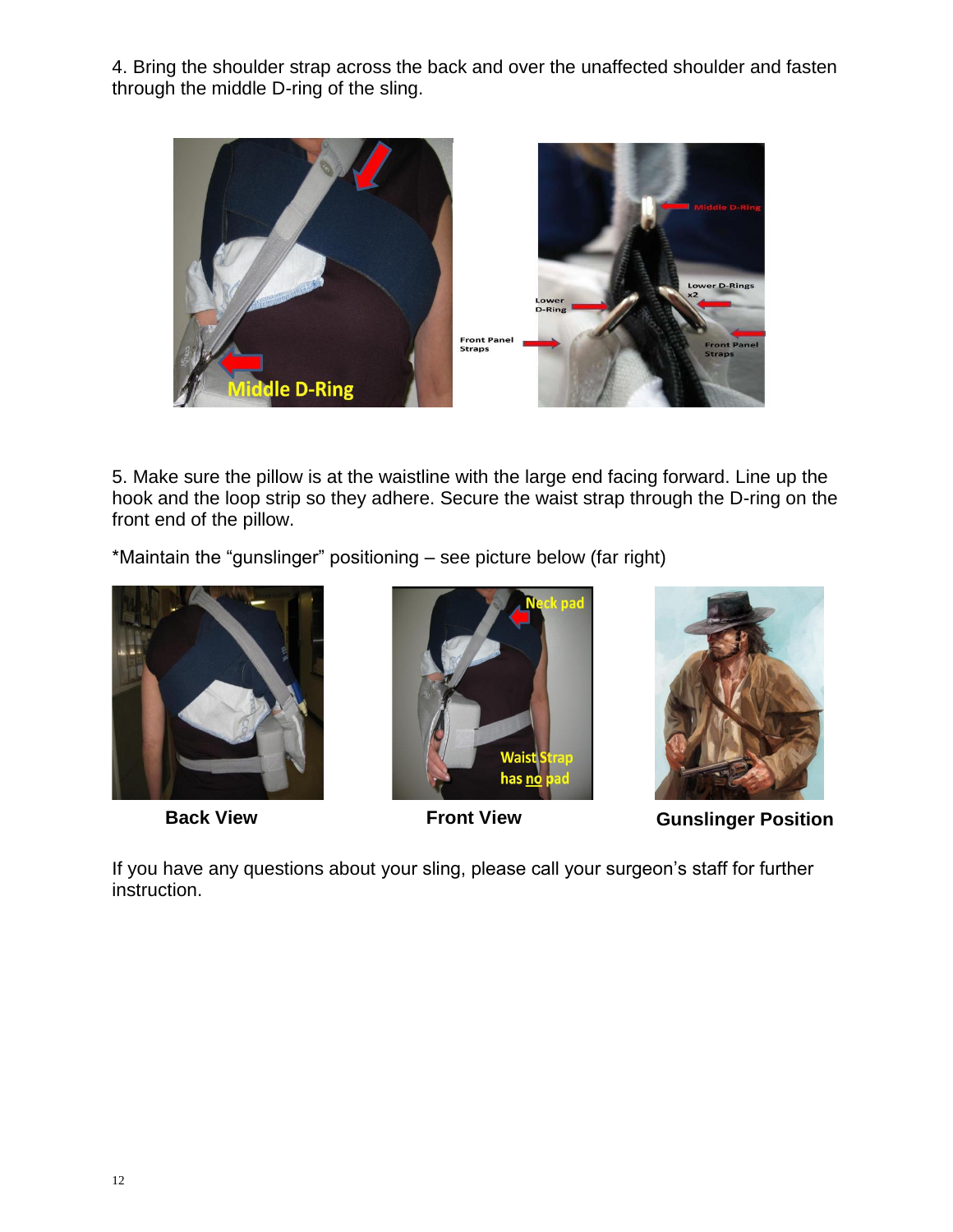# **"Universal" Denver Shoulder Post-Operative Rehab Protocol**

**Goal:** Start to regain passive fluidity in the shoulder initially without putting stress on the rotator cuff.

**Biology:** Multiple studies on rotator cuff healing after surgery have shown that tensile strength of the healed tendon remains weak during the initial 3-6 months post-operative. As a guideline, one can probably assume that the strength of the repair is only 30% of normal at 6 weeks postop, 50% of normal at 3 months postop, and improves to 80% of normal only at 6 months post op. Based on this scientific evidence we do not recommend significant strengthening of the shoulder until six months post-operative. Empirically, we feel that this has improved our overall long term results for patients who have had a rotator cuff repair. In addition, because the early healing phase is fragile, we recommend that the patient uses their sling on a regular basis for 6-8 weeks postoperative.

# **Protocol**

# **Early Passive Phase: First 3 - 4 weeks post op**.

- Patient is allowed to perform gentle PROM exercises with the help of another individual (PT or patient's family member), WITHOUT helping.
- No aggressive stretching is allowed. If the patient feels that the stretch is at the end of their comfortable ROM, then the motion is halted at that position, and held for approximately 5-10 seconds. Absolute limits include 90 degrees of FF/AB/EL, 30 degrees of external rotation, and internal rotation to the abdomen, unless otherwise specified by the treating surgeon.

In general we recommend 3 sessions per day, alternating different planes of motion, "holding" the (very light) stretch for approximately 5-10 seconds, with a maximum of 5 sets per motion.

**Pool therapy:** Allowed as soon as incisions are completely healed, **no earlier than 2 weeks post-operative**. The pool is the patients "assist", taking away gravity. Patient is allowed to let the shoulder "float" in the directions specified above, slowly and gradually. This can be considered "passive" ROM. If a patient has access to pool therapy, this can supplant some of their early visits to the therapist, saving more visits for later once the active phase and strengthening phase are initiated.

### **Active Assistive Phase: Can be initiated at 3-4 weeks post-operative, according to the instruction/discretion of the surgeon.**

Our definition of AAROM is that the PROM exercises are continued, with the allowance for some light muscle contraction/"help" from the patient. As an estimate, patient should not be allowed to perform more than 50% of the effort to lift their own arm. **"Stick" exercises are NOT allowed during this phase**, as it is often difficult for the patient to control the motion without putting excessive force on the repair. Light pulley work is allowed. When in the pool the patient may start to lift their arm more actively but without any force against the water. ROM limits can be increased as tolerated GENTLY in FF/AB/elevation, but remain the same for rotation.